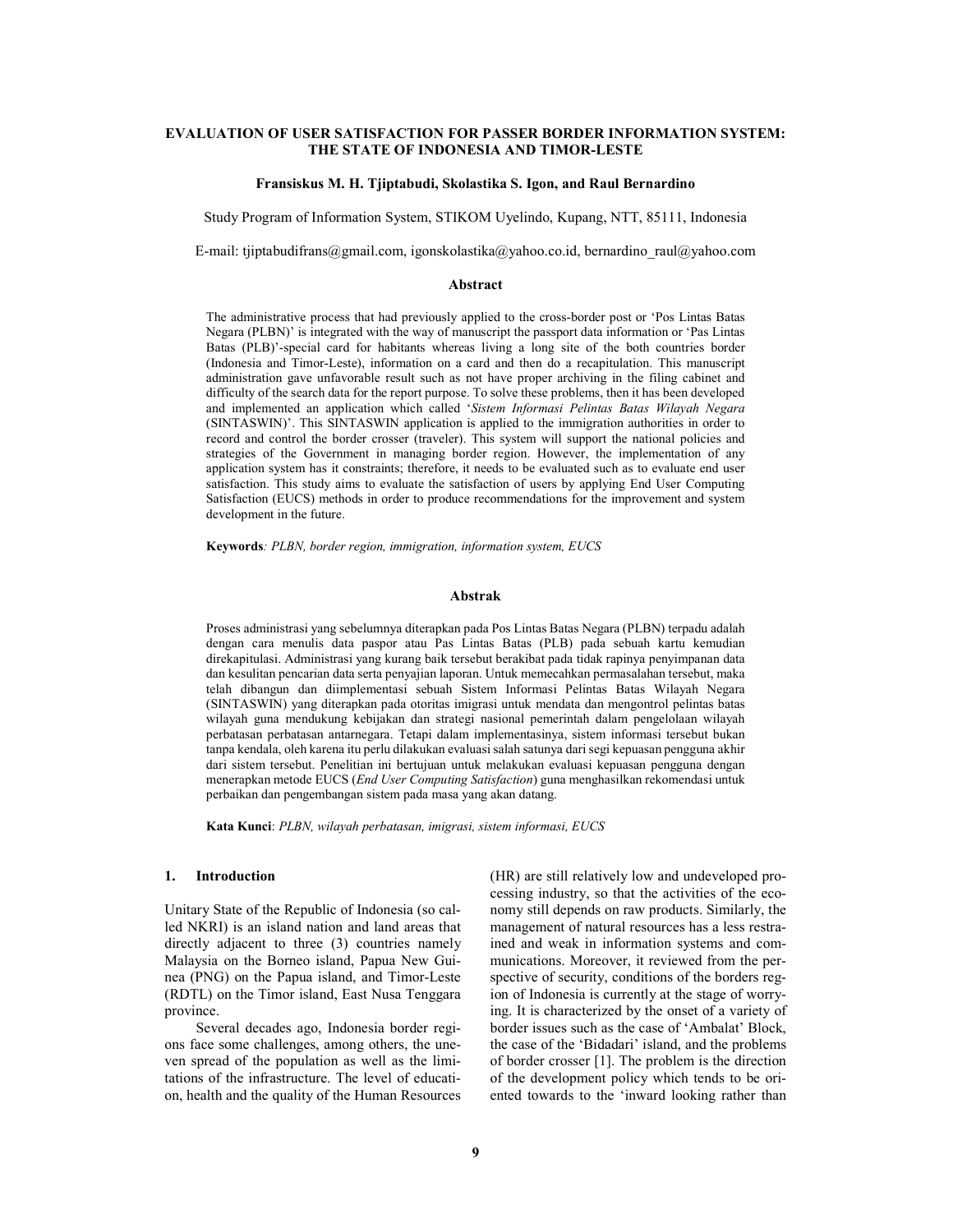become an outlook', -so as if the border region only into the backyard of a country's development. As a result, the border region is not considered as priority area of development by the Central Government as well as regional [2].

To overcome these problems, the Government is currently drafting a national policy and strategy for managing border region between states in Indonesia and set the presidential regulation Number 179 Year 2014, on the border region of the country, especially in the province of East Nusa Tenggara. The form of the implementation of the national policy and strategy is to build border regions; it is including build PLBN with integrated infrastructure to support everything relating to the border region. Such development necessarily must be accompanied by improved management, especially in the field of administration by the authorities on duty in the PLBN.

The immigration authorities as one of the unit works on the integrated PLBN has the responsebility, among others, keep an eye on the traffic of people exiting/entering the territory of Indonesia and providing service to the community; the authorities require applying information technology to improve the quality in the task performance [3]. As it is known, in the last decade, the massive uses of information and communication technology in Government and private organizations have become a necessity. In the private sector, information technology applied to achieve strategic business objectives [4] and creating a competitive advantage [5], meanwhile in the organization and government the use of information and technology applied for the various direction simultaneously [6] and subject to competitive aims [7]. Therefore, the application of information technology is very much needed because basically it can make easier for Government officers to be able to complete tasks or his work without having to take a long time, costs as well as a great power [8]. In this case, the presence of information technology, the services to the public will improve and the process of administrating state border crosser will increase both in terms of time and quality [9].

The expected added value can be felt by the immigration officer whereas the officers are easily doing logging, data recapitulation, and reports which are related to the passer borders of the country. The administration will handy to manage because all data have been computerized, and it is ease for searching and processing data and information. Moreover, the service given to the cross border is faster than a conventional.

In the early stage of the implementation, the expected added value will not directly optimal. It might be just happened the gap between user needs and system behaviors. It includes interactive model and the services provided on the system; therefore, it needs system evaluation by seen user satisfaction.

#### 2. Methods

In this research, we applied End User Computing Satisfaction (EUCS) method which will be doing the overall evaluation of the used of information system and end user experiences [10]. The EUCS evaluation model is developed by Doll & Torkzadeh. This evaluation model emphasizes the satisfaction of the end user against all aspects of the technology, by assessing the Content, Format, Timing, Accuracy, and Ease of Use the system [11]. Based on the EUCS model shows in the Figure 1 and EUCS items are customized as research instruments with current cases (Table 1).

 In this research, the object is end user of the SINTASWIN (immigration officers). In integrated PLBN, the immigration officers are distributed three distinct locations as follows: 6 officers at Mota'ain, 5 officers at Motamasin, and 5 officers at Wini post. Therefore, the population for rese-arch are 16 people and this is limited population.

The sampling techniques used in this research are saturated sampling technique, in which the saturated sampling is a technique of determining the sample when all members of a population is used as a sample. This is often done when the population is relatively small, less than 30 persons or who wish to make a generalization of research with a very small mistake. Moreover, saturated sampling term example is a census, whereas all members of the population became sample [12].

The data retrieved through this research is subjected as the primary data type which collected from respondents were answering the listed questionnaire and then analyzed in descriptive statistics by researcher. The descriptive statistics is the statistics analysis toward data collection, in a way describe or illustrate data that has been collected as-is without intending to make general conclusions. In this case study, the type of statistical analysis descriptive by calculating the respondent's responses with the following equation(1) [13]:

$$
CI = \frac{\Sigma J R}{SI} \times 100\%
$$
 (1)

where

CI: 'Capaian Indikator' (Performance Indicator)

JR: 'Jawaban Responden' (Respondence Answers)

SI: 'Skor Ideal' (Ideal Score)-highest score multiplied by the number of respondents

The results are categorized with the following weighting: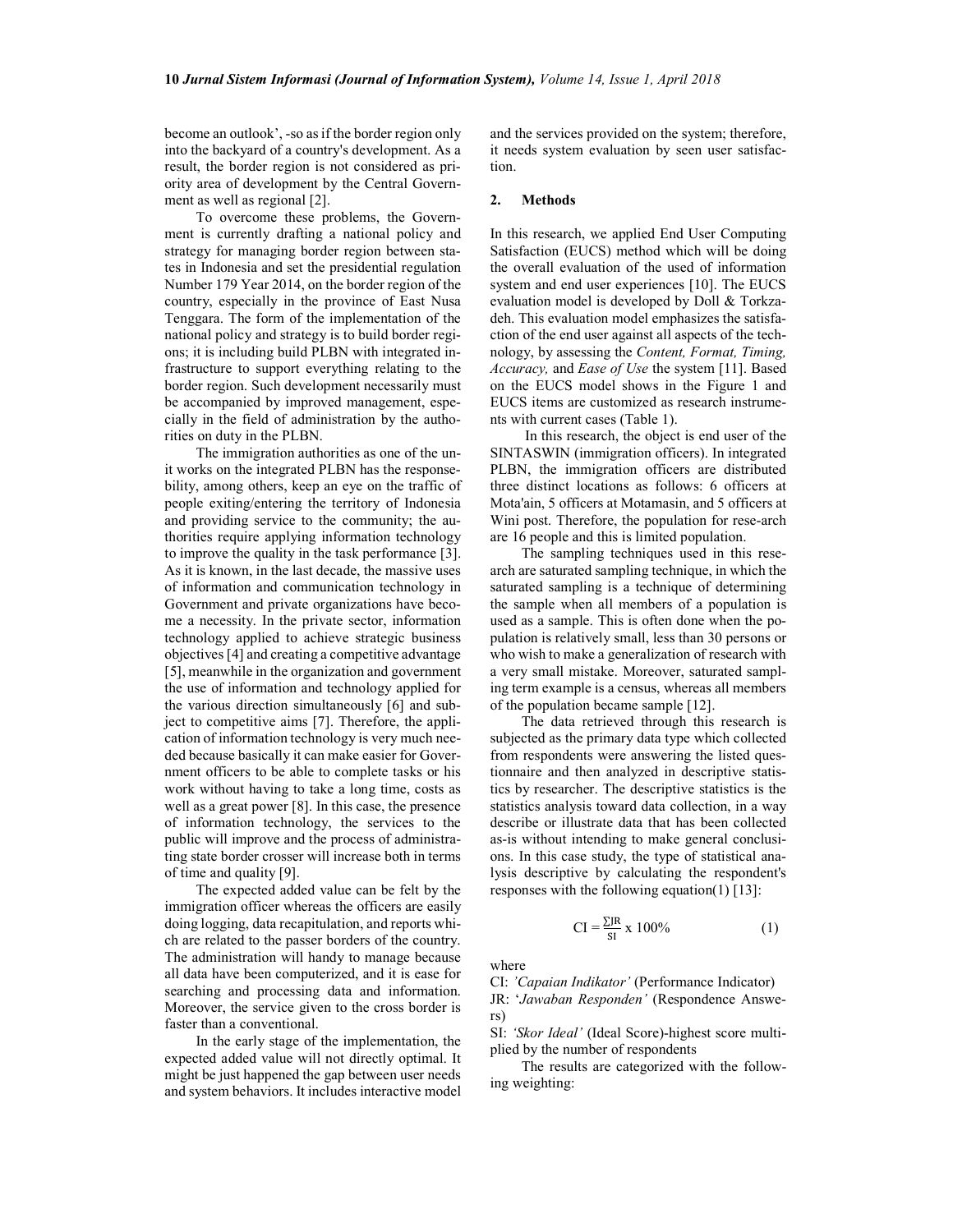

Figure 1. EUCS Model

 $0\% - 20\% = \text{Very low}$  $21\% - 40\% = \text{Low}$  $41\% - 60\% =$  High enough  $61\% - 80\% = High$  $81\% - 100\% = \text{Very High}$ The hypothesis that built and will be tested in this

study can be seen in Table 2:

## 3. Analysis and Result

For the questionnaire data measurement scale, Likert model is used. The Likert scale models are descriptive such as Strongly Agree (SA) with weights 5, Agree (A) with weights 4, Hesitation (H) or Neutral (N) with weights 3, Disagree (DA) with weights 2, Strongly Disagree (SDA) with weights 1. The analysis of descriptive statistics results toward 16 respondent's responses to the questionnaire can be seen in Table 3.

Based on the calculation results of the indicator product of any dimensions (Table 3), it can be noted that the average indicators of each dimension are above 80% figure. There are two dimensions from five dimensions items that have a high result indicator with the average category of 80.63% namely Ease of Use dimension and Timeliness dimension, whereas the hypothesis (H4) stating that the results of indicators product of the Ease of Use dimension is very high and the hypothesis (H5) stating that the results of indicator product of Timeliness dimension very high, therefore it is not acceptable. Furthermore, three (3) other hypotheses H1, H2, and H3 each stated that the results of indicator product of the dimensions such as Content, Accuracy and Format are very high, and it is acceptable. It is demonstrated in Table 3 whereas the average of these third dimensions of the performance indicator is above 81%, therefore it is included in the very high category.

The content dimension has four (4) indicators that shown in Table 1. Based on the result calculation the performance indicator can be concluded that the expected information is met respondents needs. The statement in C4 indicator stated 'The Sintaswin provide sufficient information' which is obtained the lowest average performance indicator of 77.5%, with details of respondents answers i.e. 31.25% of the respondents answered is neither agree, 50% of respondents answered is agree and 18.75% of the respondents answered is strongly agree. It is reasonable because the built system is based on the limited manual sample reports that have been used there before, therefore for further improvement and development will accommodate additional information. Although performance indicator for C1, C2, and C3, indicate very high category, it does not mean not require repairs or future enhancement. The SINTASWIN should be continually improving to complete both in terms of format or content of the information itself, because an effective content management should meet all the needs of stakeholders [14].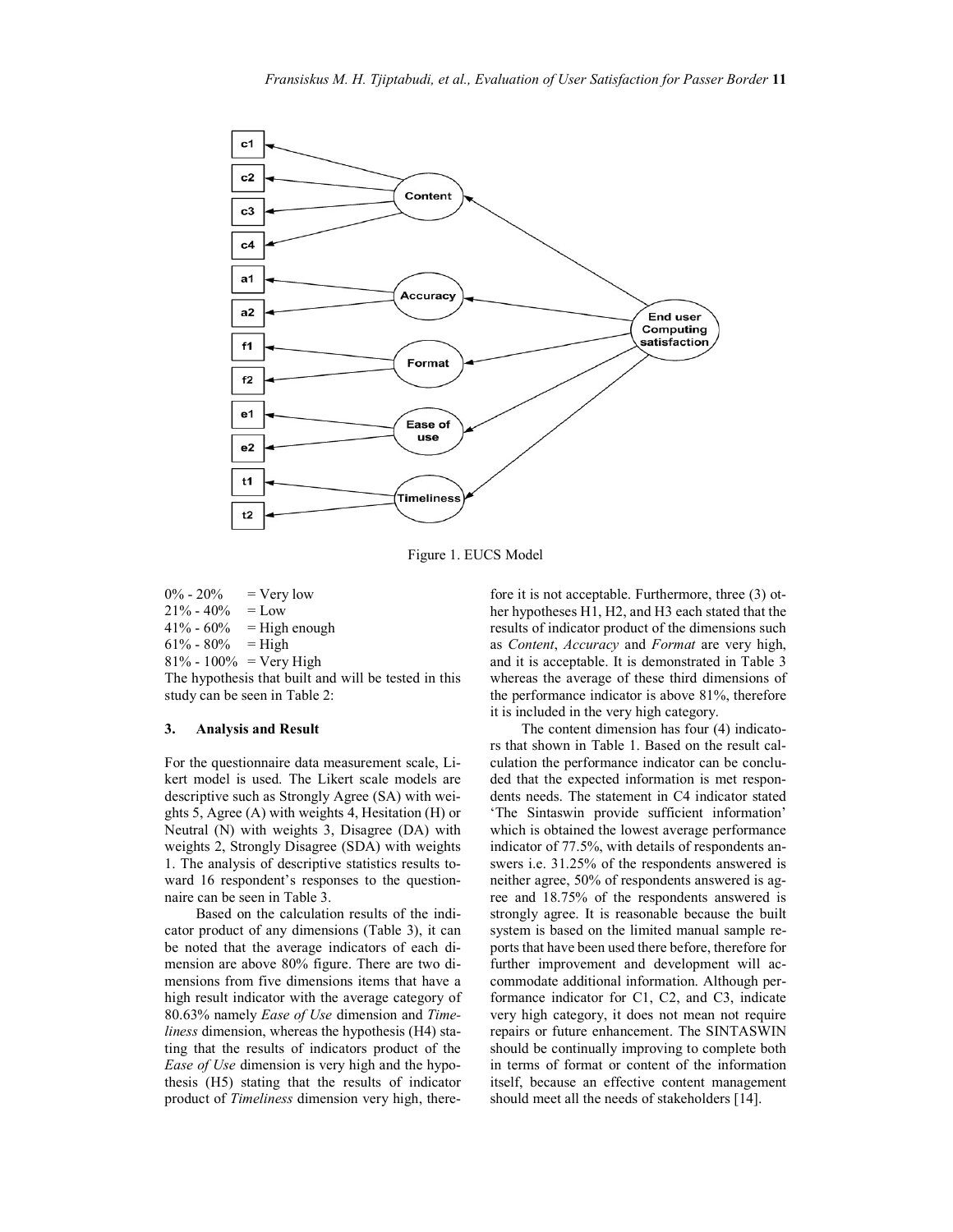| <b>INSTRUMENT COMPARISON</b> |             |                                                                                                                                       |                                                                                                                              |  |  |  |  |
|------------------------------|-------------|---------------------------------------------------------------------------------------------------------------------------------------|------------------------------------------------------------------------------------------------------------------------------|--|--|--|--|
| Item<br>Code                 | Measures    | Original Instrument Items                                                                                                             | This Study Items                                                                                                             |  |  |  |  |
| C <sub>1</sub>               | Content     | Does the system provide the precise information<br>you need?                                                                          | The Sintaswin provides the precise information I<br>need                                                                     |  |  |  |  |
| C <sub>2</sub>               |             | Does the information meet your needs?                                                                                                 | The information content meet my needs                                                                                        |  |  |  |  |
| C <sub>3</sub>               |             | Does the system provide reports that seem to be<br>just about exactly what you need?                                                  | The Sintaswin provide reports more than what I<br>need                                                                       |  |  |  |  |
| C <sub>4</sub>               |             | Does the system provide sufficient information?                                                                                       | The Sintaswin provide sufficient information                                                                                 |  |  |  |  |
| A1                           | Accuracy    | Is the system accurate?                                                                                                               | The Sintaswin is accurate                                                                                                    |  |  |  |  |
| A <sub>2</sub>               |             | Are you satisfied with the accuracy of the system?                                                                                    | I am satisfied with the accuracy of the system                                                                               |  |  |  |  |
| F1                           | Format      | Do you think the putput is presented in a useful<br>format?                                                                           | The output is presented in a useful format                                                                                   |  |  |  |  |
| F2                           |             | Is the output information clear?                                                                                                      | The information is clear                                                                                                     |  |  |  |  |
| E1                           | Ease of use | Is the system user-friendly?                                                                                                          | The Sintaswin is user-friendly                                                                                               |  |  |  |  |
| E2                           |             | Is the system easy to use                                                                                                             | The Sintaswin is easy to use                                                                                                 |  |  |  |  |
| T1                           | Timeliness  | Do you get information you need in time                                                                                               | I get the information I need in time                                                                                         |  |  |  |  |
| T <sub>2</sub>               |             | Does the system provide up-to-date information?                                                                                       | The Sintaswin provides up-to-date information                                                                                |  |  |  |  |
| Scale                        |             | Five-point Likert scale:<br>1: Almost never, 2: Some of the time, 3: About<br>half the time, 4: Most of the time, 5: Almost<br>always | Five-point Likert scale:<br>1: Strongly disagree, 2: Disagree, 3: Neither<br>agree nor disagree, 4: Agree, 5: Strongly agree |  |  |  |  |

TABLE 1

The SINTASWIN user's satisfaction against aspects of accuracy is measured based on 2 (two) indicators. The average indicator of the accuracy dimension indicates 83.13% which makes it fall very high category. It can be spelled out that as much as 87.5% of respondents declared satisfied with the accuracy of SINTASWIN, while the rest of 12.5% were indicates very satisfied. Although it is in very high category, however the performance indicator of 83.13% indicated that the accuracy of this system could still be improved in the future. The accuracy enhancement is important whereas the proper decision-making must be based on accurate information. It is in line with the test results and model validation of the EUCS of 1,166 respondents from 300 different applications which gives the conclusion that the accuracy is more important in user satisfaction for the ope-rating personnel [15].

The format dimension turned out to have close results or same performance indicator with the accuracy dimension whereas falls in the very high category of 83.13%. For the F1 performance indicators as much as 81.25% of respondents gave agree answers the rest of 18.75% gave strongly agree answers, while performance indicators for F2 indicates that 87.5% of respondents answered agree and the remaining 12.5% replied strongly agrees. The results show that aspects of the format and clarity of the report still needs improvement.

The Ease of Use dimension, the performance indicator as much as 80.63%, it grouped in the high categories. On every indicator of this dimension, there are 12.5% respondents who answered the neutral or undecided. Especially F2 indicator only acquires an indicator of 80%. Both facts show that there are still shortcomings in terms of system interfaces, which makes the user experience constraints in the operation of the system. The main cause factors are not yet fully matching interface design with existing standards. The standards that can be used to support the future development of the user interface that is to: 1) determine the details of the display and use be-havior interface is using ISO 14915 and IEC 61997 which are containing multimedia interface recommendations. More specific guidelines for the use of the icon can be found on the ISO/IEC 11581, PDAs in ISO/IEC 18021, and cursor control in ISO/IEC 10741; 2) provide detailed guidance about designing the user interface (ISO 9241 Part 12-17); and 3) provide the criteria for the evaluation of the user interface (ISO/IEC 9126 Parts 2 and 3).

However, by default, required attributes of a product to be used depend on the nature of the user, task, and environment [16]. Furthermore, the standard is required the availability of the SINTAS-WIN manual book. Although the system socialization has been done, however user may have trouble therefore manual book is needed.

The last dimension is the Timeless dimension. This dimension measured system timekeeping in the process of presenting information. The two result indicators whereas 18.75% of the respondents were stating neutral or undecided against item statements on the questionnaires. The remainning average indicators are 80.63% at high categories. Based on information above, it can be concluded that the SINTASWIN process is not yet entirely fast or it still takes quite a long time.

The implications of the research results can be viewed from two aspects, namely the aspects of systems and it is infrastructure. The assessment given by the user in the aspect of the system is very useful for the improvement and future SINTAS-WIN development, this is to achieve a more stable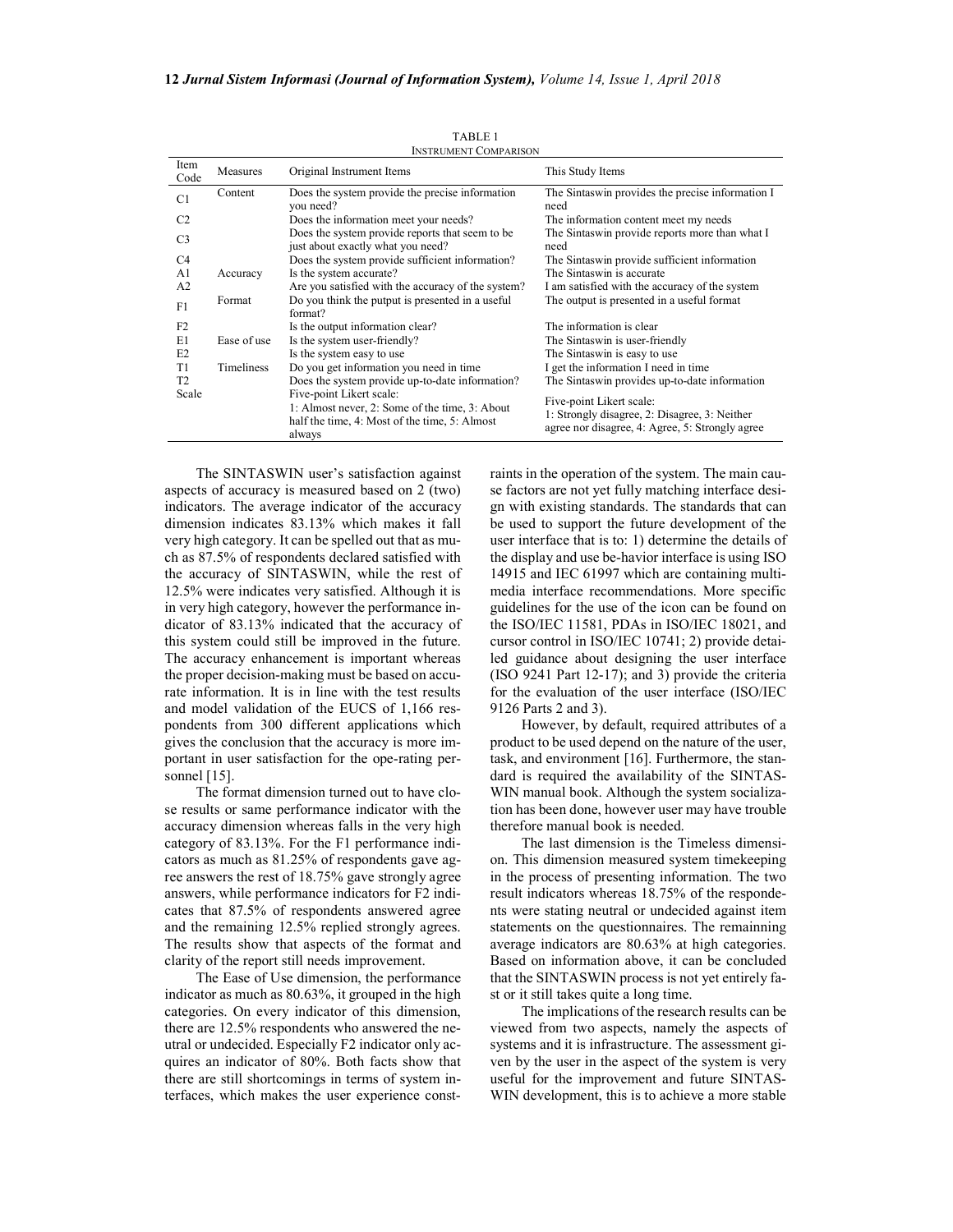TABLE 2 RESEARCH HYPOTHESIS

|                | Hypothesis                                     |
|----------------|------------------------------------------------|
| H1             | The performance indicator of content dimension |
|                | is very high / $CI \ge 81\%$                   |
| H <sub>2</sub> | The performance indicator of accuracy          |
|                | dimension is very high / $CI \ge 81\%$         |
| H <sub>3</sub> | The performance indicator of format dimension  |
|                | is very high / $CI \ge 81\%$                   |
| H4             | The performance indicator of ease of use       |
|                | dimension is very high / $CI \ge 81\%$         |
| H <sub>5</sub> | The performance indicator of timeless          |
|                | dimension is very high / $CI \ge 81\%$         |

system and precise in delivering outputs and the information in accordance with users need and to the stakeholders decision-making processes.

Some of the infrastructure are already available in an integrated PLBN is very effect to the system performance. Looking at user satisfaction performance in terms of speed (timeliness dimension) of a system, then the local network infrastructure should be taken into consideration, i.e. servers, clients, and switches that must perform well.

### 4. Conclusion

In general, the user satisfaction in using of the SIN-TASWIN quite positive according to the performance indicators results, because the existence of this system can be a solution for the administration problems that had occurred in the immigration services in the three integrated PLBN in East Nusa Tenggara. Moreover, further development of the SIN-TASWIN need to pay attention to the implications of this research results both aspects of the system and the infrastructure.

## **References**

- [1] M. Indra, "Urgensi Pengelolaan Wilayah Perbatasan Dalam Kaitannya Dengan Kedaulatan Negara Kesatuan Republik Indonesia', Jurnal Selat, vol. 1, no. 1, pp. 13-18, 2013.
- [2] F. Rani, "Strategi Pemerintah Indonesia Dalam Meningkatkan Keamanan Wilayah Perbatasan Menurut Perspektif Sosial Pembangunan", Jurnal Transnasional, vol. 4, no. 1, pp. 102-115, 2012.
- [3] Efendi, "Studi Tentang Pelayanan Publik Pas Lintas Batas (PLB) Krayan-Ba'kelalan Malaysia Di Kantor Imigrasi Kecamatan Krayan Kabupaten Nunukan", eJournal Ilmu Administrasi Negara, vol. 3, no. 2, pp. 613-627, 2014.
- [4] A. Chircu and D. Lee, "Understanding IT Investments in The Public Sector: The Case Of e-Government", in Proceedings of the Ninth Americas Conference on Information Systems, pp. 792-800, 2003.

| TABLE 3                                |                |                          |           |  |  |  |
|----------------------------------------|----------------|--------------------------|-----------|--|--|--|
| <b>RESULT OF PERFORMANCE INDICATOR</b> |                |                          |           |  |  |  |
| Dimension                              | Item<br>Code   | Performance<br>Indicator | Category  |  |  |  |
| Content                                | C1             | 88,75                    | Very High |  |  |  |
|                                        | C <sub>2</sub> | 87.50                    | Very High |  |  |  |
|                                        | C <sub>3</sub> | 82,50                    | Very High |  |  |  |
|                                        | C <sub>4</sub> | 77,50                    | High      |  |  |  |
|                                        | Average        | 84,06                    | Very High |  |  |  |
| Accuracy                               | A1             | 83,75                    | Very High |  |  |  |
|                                        | A <sub>2</sub> | 82,50                    | Very High |  |  |  |
|                                        | Average        | 83,13                    | Very High |  |  |  |
| Format                                 | F1             | 83,75                    | Very High |  |  |  |
|                                        | F <sub>2</sub> | 82,50                    | Very High |  |  |  |
|                                        | Average        | 83,13                    | Very High |  |  |  |
| Ease in                                | E1             | 81,25                    | Very High |  |  |  |
| use                                    | E2             | 80,00                    | High      |  |  |  |
|                                        | Average        | 80,63                    | High      |  |  |  |
| <b>Timeliness</b>                      | T1             | 80,00                    | High      |  |  |  |
|                                        | T2             | 81,25                    | Very High |  |  |  |
|                                        | Average        | 80,63                    | High      |  |  |  |

- [5] B. Rocheleau and L. Wu, "Public Versus Private Information System: Do They Differ in Important Ways? A Review and Empirical Test", American Review of Public Administration, vol. 32, no. 4, pp. 379-397, 2002.
- [6] D. Farnham and S. Horton, "Managing the New Public Services", Palgrave Macmillan, 1996.
- [7] M.M. Kamal, "IT Innovation Adoption In The Government Sector: Identifying The Critical Success Factors", Journal of Enterprise Information Management, vol. 19, no. 2, pp. 192-222, 2006.
- [8] Z.A. Hasibuan and S.P. Utomo, "Perancangan Sistem Informasi Manajemen Keimigrasian (SIMKIM)", Jurnal sistem Informasi Dan Manajemen Teknologi Informasi, vol. 1, no. 1. 2012.
- [9] F. Alandri, "Peran Sistem Informasi Manajemen Berbasis Komputer Dalam Meningkatkan Pelayanan Publik Di Lingkungan Kantor Bupati Kabupaten Berau", eJournal Ilmu Pemerintahan, vol. 1, no. 1, p. 182-194. 2013.
- [10] W.W. Chin and M.K. Lee, "On the Formation of End-User Computing Satisfaction: a Proposed Model and Measurement Instrument", in Proceeding of the  $21^{st}$  International Conference on Information System, vol. 553, pp. 563, 2000.
- [11] W.J. Doll and G. Torkzadeh, "The Measurement of End-User Computing Satisfaction", MIS Quarterly, vol. 12, no. 2, pp. 259-274, 1988.
- [12] Sugiyono, "Metode Penelitian Kuantitatif Kualitatif dan R&D", Alfabeta, Bandung, p. 147, 2012.
- [13] Riduwan, "Skala Pengukuran Variabel-Variabel Penelitian", Alfabeta, Bandung, p. 59, 2006.